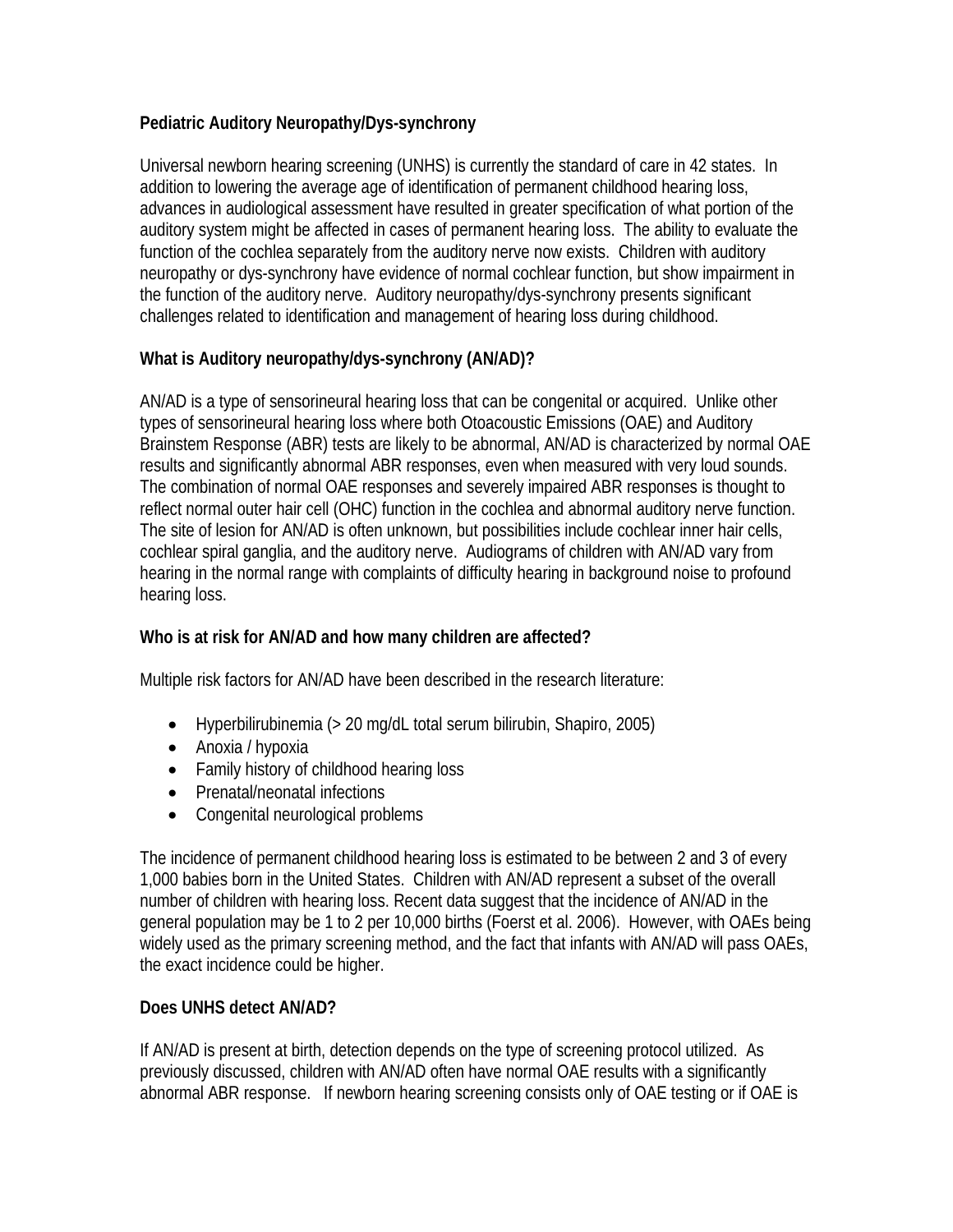the first stage in the screening process, most children with AN/AD will not be identified. Hearing screening programs that utilize ABR will appropriately refer infants with AN/AD.

Unfortunately, the cost of providing ABR screening to every infant born in the US would increase the costs of UNHS substantially. The 2007 Joint Committee on Infant Hearing Position Statement recently recommended that infants who spend more than 5 days in the NICU should receive an ABR screening to improve identification of AN/AD. Therefore, many newborn hearing screening programs have elected to perform ABR screening on all babies with risk factors for AN/AD. Physicians should familiarize themselves with the type of screening tests that are utilized in local hospitals. Infants with risk factors for AN/AD or a history of residence in the NICU should be referred for ABR evaluation if one was not completed as part of the hearing screening.

## **What types of assessments and intervention should be provided?**

Just as in all cases of childhood hearing loss, referral for early intervention services is critical as soon as a diagnosis is confirmed. Pediatric audiologists can provide diagnostic confirmation of hearing sensitivity and ongoing monitoring. Management of referrals to specialists is best coordinated through the Medical Home. Evaluations by an otolaryngologist, neurologist, geneticist and ophthalmologist help to identify any additional medical conditions.

Childhood AN/AD can result from a wide variety of etiologies. Because of this variability, children with AN/AD also have a wide range of responsiveness to sound. Some have behavioral hearing thresholds in the normal range, while others may have limited or no responsiveness to sound. Unfortunately, results from diagnostic OAE and ABR results will not predict a child's behavioral auditory responsiveness, despite the importance of these measures in the diagnosis of AN/AD. Given the spectrum of possible behavioral outcomes, intervention strategies should be customized based on the needs of each child. No single type of intervention is likely be effective for every child with AN/AD. Behavioral audiological evaluation should be completed as soon as it is developmentally appropriate, typically around 6 months of age. Behavioral audiometric results may not be obtainable until 12 months or later in children with concomitant developmental delays. Because hearing may fluctuate in children with AN/AD, follow-up audiological monitoring should ideally occur every three months until the child is three years old and every six months between three and five years.

# **Hearing aids**

For children with AN/AD who have behavioral audiometric responses to sound in the mild to severe hearing loss range, a trial with appropriately fit hearing aids is an essential part of the early intervention process. Hearing aids provide audibility for speech sounds and improve access to language. Even with hearing aids, some children with AN/AD will not show improved sound awareness or progress in speech and language development. Research has indicated that approximately 50% of children with AN/AD will show improvement in speech recognition scores with hearing aids, while the remaining 50% show limited benefit (Rance, 2005). Clinical tools to predict which children with AN/AD will be successful with hearing aids are not currently available. Therefore, a trial with amplification is recommended as soon as reliable behavioral audiometric data can be obtained. Since the child may or may not derive benefit from hearing aids, loaner hearing aids or an extended trial period through the hearing aid manufacturer should be provided